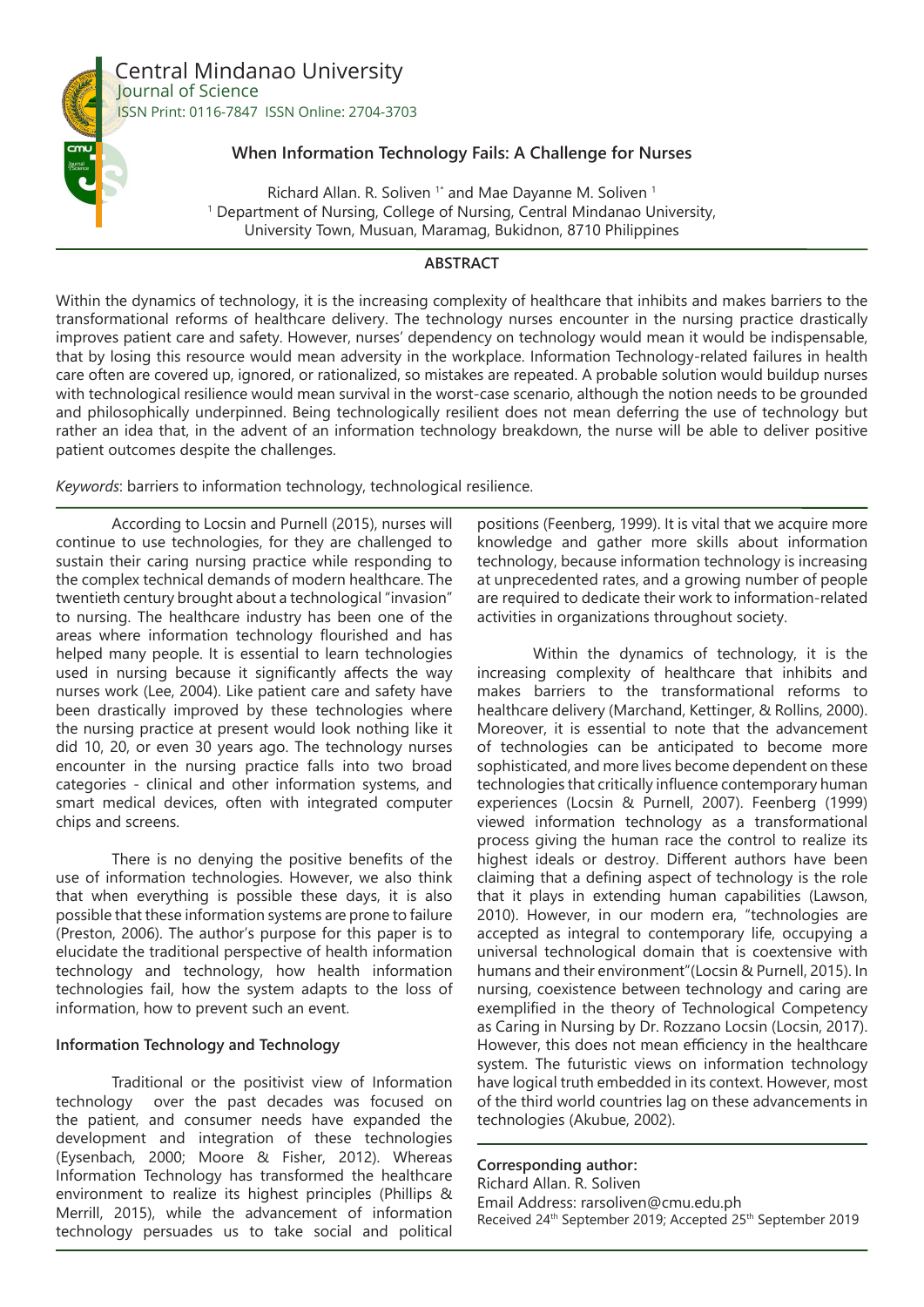### **Information Technologies Used in Nursing**

This list is not exhaustive. However, the following are technologies that could be responsible for the nursing transformation:

**Clinical Information Systems**. These systems are the computer and information systems used by healthcare personnel to facilitate patient care. These systems have changed from financial systems to real patient care systems with flexible levels of functionality. Initial systems provided laboratory and radiology printouts, and modern systems now offer copies of the radiology imageries and decision support for therapeutic orders (Hardin, 2000).

**Electronic Health Records**. Patient records in this format provide instant access to a patient's medical history, improve communication between caregivers, and offer flags and alerts to prevent conflicts over prescriptions and tests (Kalra & Ingram, 2006).

**Drug Retrieval-and-Delivery Systems**. These utilize several technologies, including bar codes and automated dispensing machines, to ensure patients receive the correct medications and dosages (Park, 2014).

**Tablet Computers, Wall-Mounted PCs, and Mobile Carts**. These computer-based tools allow nurses to enter and retrieve information housed in a facility's information system without leaving the bedside. The systems can operate wirelessly and connect to databases containing care guidelines and other clinical resources.

**Medical Devices**. World Health Organization (2017) defines a medical device as "an instrument, apparatus, implement, machine, appliance, implant, reagent for in vitro use, software, material or other similar or related article, intended by the manufacturer to be used, alone or in combination, for human beings, for one or more of the specific medical purpose."

**Personal Digital Assistants**. PDAs with add-on software is very similar to what is considered today as a smartphone; these devices can help nurses research conditions and check medication doses. Furthermore, wireless tech integrates information from disparate sources and delivers data faster, so nurses do not need to be tied to a precise station to get the necessary information.

### **How do Health Information Technologies Fail?**

It was the year 2008, working as a staff nurse in a local, provincial hospital, there was so much excitement hearing about the modernization of the clinical charts. It was an ambitious project of the local government unit to introduce the electronic health record (EHR) here in the heart of Mindanao, Bukidnon. The implementation of EHRs, nurses, only read in books, visualizing a computergenerated clinical chart. Experts were conducting seminars and workshops routinely with the staff nurses and nurse assistants, while technicians install computers in every station. It was working well the past few days, and healthcare workers find the technology useful and efficient. That event in the hospital was groundbreaking until the regular brownouts came in. It was a real mess since there was no electricity; there was no patient information  $-$  a true-to-life experience by the proponent of this paper.

## **The Tech Factor: Our Dependency on Technology and Information Technology**

The human experience portrayed in this example is a complex phenomenon that includes different dimensions (Lentini & Decortis, 2010). While nurses acknowledge that using information technology, technology in this context would be the resource in which it is perceived as an essential component for addressing inefficiencies in healthcare (Kadry, Sanderson, & Macario, 2010). Having technology, as viewed as a necessary component of the nursing practice would mean that there is meaningful use. However, Information Technology systems occasionally force them to rethink how the nursing practice could fit in with technology, and technological glitches can impede their work. According to Locsin and Purnell (2007), Heidegger was concerned about technology to encompass the experiences of persons whose lives depend upon techniques and the skills of those persons who care for them. Dependency on technology would mean the nurse can be so dependent on technology, that by losing this resource would spell disaster in the workplace. This is why authors such as Dr. Locsin believes that the only way is to go with the flow and train nurses to be technologically competent because technologies in nursing will continue to become more sophisticated.

# **Unintentional Technological Barriers on Information**

Categorically, the example also portrays a common unintentional, accidental cause of technological barriers. Any technical glitches (e.g., electricity brownout, disaster, fire, environmental causes, and so forth) would mean the loss of information from the use of this information system technology because we all know, these technologies are highly dependent on electricity (Erdener, Pambour, Lavin, & Dengiz, 2014). Therefore it is common sense that if this particular resource is cut out, the information technology used in nursing will also cease to exist. How do you think the nurse experience will feel? Moreover, this dependency on the technology would mean staying away from the comfort zone, any upgrade, or update, a new version of the technology would mean going out of the comfort zone. Sometimes, the latest technology would not mean an increase in efficiency in the nursing practice.

Furthermore, human error does not constitute an intentional cause of information technology, that is why skills and knowledge of this information technology should be at par with its development because every upgrade means a new challenge for nurses. Hardware problems, machines, especially the storage for essential data and information, computer parts eventually they wear off and become not usable. In a doomsday scenario, we would be like going back to being nomads since we are so dependent on technology that, according to Prell (1996), "doomsday could arrive despite the availability of a backstop technology" that a simple subtraction of an electrical resource will affect the entirety of life. We would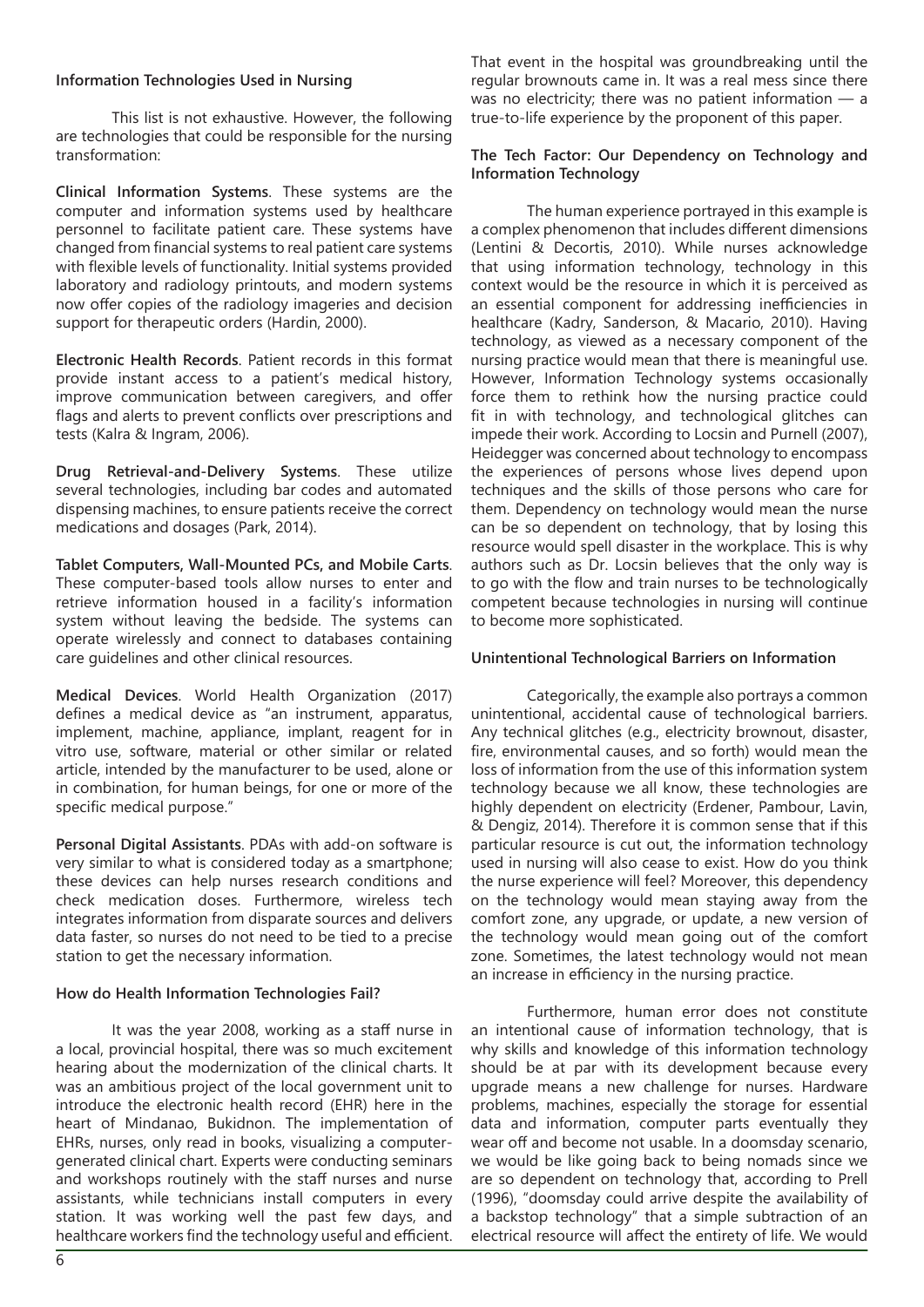not pray or hope that this would happen. Even if biblical predictions would not follow its course, we cannot deny the limited resource we have, our planet.

### **Intentional Technological Barriers in Information**

Intentional causes are those intentionally done by people who have an interest in the data. According to Mason (1986), three issues are governing the use of Information Technology. These are (1) Information privacy (2) Problems related to inaccurate information (3) Property rights for the info. This has already been predicted that soon everyone would like that piece of the data valuable for business or political interest. Intentional factors include cyber attacks, cyber hacks, identity thefts, criminal intentions, and so forth. Technological use in nursing can be uplifting because of its potential to improve healthcare systems, improve patient care advocacies. However, in the wrong hands, this poses an endangerment to personal identities and privacy.

### **Other Technological Barriers to Information**

Other Technological Barriers to Information would be very subjective. Barriers that consist of these are Userinterface Usability, Software/Information Maintenance, Software/Information Management, and Complexity. For user-interface usability, do not consider age as a factor in selecting user interface. For example, the question of which phone do you prefer, an iPhone or an android? This may not relate how Information systems work on the field, but my intention upon this discussion is to elaborate that it does not matter what technology is there to use, it will always boil down to the preference of the end-user. For software and information maintenance, Information technologies like these need constant maintenance. Without support, the Information System would be most likely to fail. This is similar with the implementation management. If the innovation is not carefully planned, all else will be jeopardized. Information technologies do not come cheap. Therefore any problems encountered even in an early phase might put the whole project into a failure. Within the context of management, Daniels and LaMarsh (2007) claimed that complexity as one of the causes the discontinuities among project in IT project management, and nursing is a very complicated career.

### **What Do Healthcare Organizations Prepare Themselves for Breakdown of Technology**

Based on legitimate journal sites such as Science Direct, Proquest, CINAHL, and Jstor, there are not many articles regarding Information technology failures and how they go about the failures. According to Kaplan and Harris-Salamone (2009), Information Technology-related failures in health care often are covered up, ignored, or rationalized, so mistakes are repeated. The same barriers and problems of health information technologists have been identified over the years. Moreover, despite the calls for increased research, there are still too few published research reports on healthcare IT failures, removals, sabotage of systems, or how failures became successes or were otherwise redefined. This is supported by Goldfinch (2007), claiming that the majority of information systems

developments are unsuccessful. Furthermore, Goldfinch (2007) argues that the higher the growth, the more likely it will be ineffective. Despite the perseverance of this problem for decades and the spending "of vast sums of money, computer failure has received surprisingly little attention in the public administration." Although there is a need to understand or gain knowledge on how to go about problems when Information Technology fails, within the technical side, the nurse as an end-user understand that both concepts of success factors and failure causes in IT-projects are primarily subjective and therefore difficult to quantify, depending on the point of view of the stakeholders involved (Montequin, Cousillas, Ortega, & Villanueva, 2014).

#### **Developing Technological Resilience as Nursing Survival Skill**

Resilience is a natural part of our life (Southwick, Bonanno, Masten, Panter-Brick, & Yehuda, 2014), and so does technology and nursing. We cannot deny that technology in the field of nursing is indispensable. We also cannot deny that the nursing practice radiates resilience as a process, a capacity, and an outcome for efficient delivery of positive results from day to day challenges for patient care and safety. Therefore being technologically resilient does not mean deferring the use of technology but rather a notion that, in the advent of a worst-case scenario, the nurse will be able to deliver positive patient outcomes despite the challenges. Moreover, these challenges may be caused by an unintentional or intentional technological stress. As nurses, we always say that "prevention is always better than cure." Therefore, to buildup nurses with technological resilience would mean survival in the worstcase scenario, although the notion needs to be grounded and philosophically underpinned.

### **CONCLUSION**

In conclusion, the traditional perspective of health information technology and technology involves patient and consumer-focused applications for safety and efficient healthcare delivery. Health information technologies fail because of the complexities of the healthcare environment, our dependency, and how unintentional and intentional barriers contribute to the failure of these systems. That organizations acknowledged the increasing number of Information Technology projects but failed to mention how to go about and innovate failures. There is a promising direction for nurses, to build up technological resilience to counter technological failure and ultimately prepare nurses for any worst-case scenario.

### **REFERENCES**

- Abalos, E. E. (2013, August 4). Definition of Nursing. Retrieved March 19, 2018, from Silliman University Website: http://archive.su.edu.ph/updates/leadershipreflections/940-definitions-of-nursing
- Ahern, N. R. (2007). Resiliency in adolescent college students (Order No. 3256904). Available from Nursing & Allied Health Database; ProQuest Dissertations & Theses Global. (304744812).